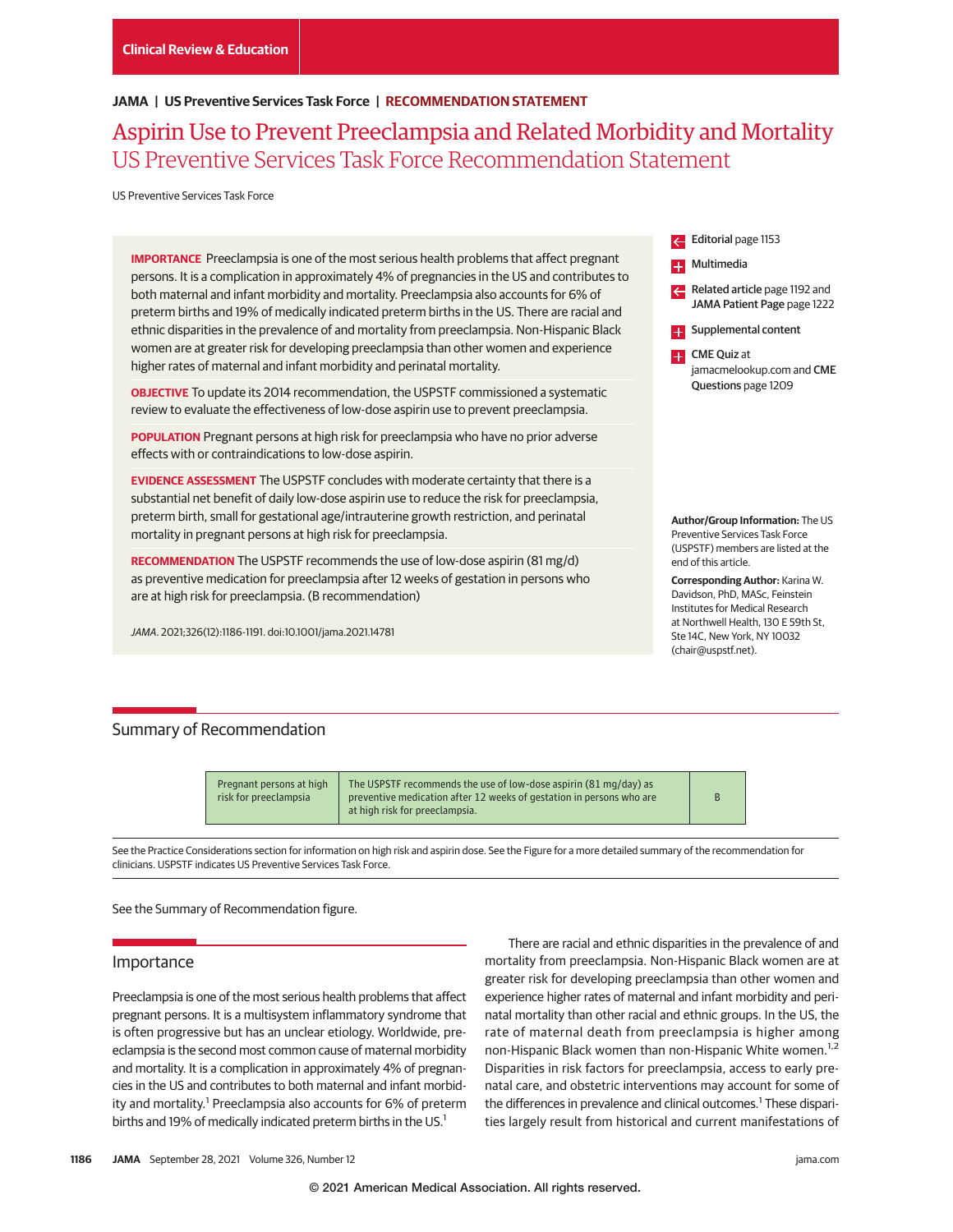| Table 1. Clinical Risk Assessment for Preeclampsia <sup>a</sup>                                                                                                                                                                                                                                                                                        |                                                                                                                                                                                                                                                                                                                                                                                                                                           |                                                                                                                                                                                                                                                                                                                                      |  |
|--------------------------------------------------------------------------------------------------------------------------------------------------------------------------------------------------------------------------------------------------------------------------------------------------------------------------------------------------------|-------------------------------------------------------------------------------------------------------------------------------------------------------------------------------------------------------------------------------------------------------------------------------------------------------------------------------------------------------------------------------------------------------------------------------------------|--------------------------------------------------------------------------------------------------------------------------------------------------------------------------------------------------------------------------------------------------------------------------------------------------------------------------------------|--|
| <b>Risk level</b>                                                                                                                                                                                                                                                                                                                                      | <b>Risk factors</b>                                                                                                                                                                                                                                                                                                                                                                                                                       | Recommendation                                                                                                                                                                                                                                                                                                                       |  |
| Highb                                                                                                                                                                                                                                                                                                                                                  | • History of preeclampsia, especially when accompanied by an<br>adverse outcome<br>• Multifetal gestation<br>• Chronic hypertension<br>• Pregestational type 1 or 2 diabetes<br>• Kidney disease<br>• Autoimmune disease (ie, systemic lupus erythematous, antiphospholipid<br>syndrome)<br>• Combinations of multiple moderate-risk factors                                                                                              | Recommend low-dose aspirin if the patient has $\geq 1$<br>of these high-risk factors                                                                                                                                                                                                                                                 |  |
| Moderate <sup>c</sup>                                                                                                                                                                                                                                                                                                                                  | • Nulliparity<br>• Obesity (ie, body mass index >30)<br>• Family history of preeclampsia (ie, mother or sister)<br>• Black persons (due to social, rather than biological, factors) <sup>d</sup><br>• Lower income <sup>d</sup><br>• Age 35 years or older<br>• Personal history factors (eq. low birth weight or small for gestational age,<br>previous adverse pregnancy outcome, >10-year pregnancy interval)<br>• In vitro conception | Recommend low-dose aspirin if the patient has $\geq$ 2<br>moderate-risk factors<br>Consider low-dose aspirin if the patient has 1 of these<br>moderate-risk factors <sup>d</sup>                                                                                                                                                     |  |
| Low                                                                                                                                                                                                                                                                                                                                                    | Prior uncomplicated term delivery and absence of risk factors                                                                                                                                                                                                                                                                                                                                                                             | Do not recommend low-dose aspirin                                                                                                                                                                                                                                                                                                    |  |
| <sup>a</sup> Includes only risk factors that can be obtained from the patient medical history.<br><sup>b</sup> Includes single risk factors that are consistently associated with the greatest<br>risk for preeclampsia. Preeclampsia incidence would likely be at least 8%<br>in a population of pregnant individuals having 1 of these risk factors. |                                                                                                                                                                                                                                                                                                                                                                                                                                           | some more consistently than others. A combination of multiple moderate-risk<br>factors may place a pregnant person at higher risk for preeclampsia.<br><sup>d</sup> These factors are associated with increased risk due to environmental, social,<br>and historical inequities shaping health exposures, access to health care, and |  |
|                                                                                                                                                                                                                                                                                                                                                        | <sup>C</sup> These factors are independently associated with moderate risk for preeclampsia                                                                                                                                                                                                                                                                                                                                               | the unequal distribution of resources, not biological propensities.                                                                                                                                                                                                                                                                  |  |

<sup>c</sup> These factors are independently associated with moderate risk for preeclampsia,

| Table 2. Summary of USPSTF Rationale                                                                                               |                                                                                                                                                                                                                                                                                                                                                                                                                                                                                         |  |  |
|------------------------------------------------------------------------------------------------------------------------------------|-----------------------------------------------------------------------------------------------------------------------------------------------------------------------------------------------------------------------------------------------------------------------------------------------------------------------------------------------------------------------------------------------------------------------------------------------------------------------------------------|--|--|
| Rationale                                                                                                                          | Assessment                                                                                                                                                                                                                                                                                                                                                                                                                                                                              |  |  |
| Benefits of preventive medication                                                                                                  | • There is adequate evidence of a reduction in risk for preterm birth, SGA/IUGR, and perinatal mortality in persons<br>at increased risk for preeclampsia who received low-dose aspirin, thus demonstrating substantial benefit.<br>• There is also adequate evidence that use of low-dose aspirin in pregnant persons at increased risk for preeclampsia reduces<br>risk for preeclampsia, which leads to improved maternal and perinatal outcomes, demonstrating substantial benefit. |  |  |
| Harms of preventive medication                                                                                                     | There is adequate evidence to bound the harms of low-dose aspirin as no greater than small based on the absence<br>of evidence of harms associated with daily aspirin use.                                                                                                                                                                                                                                                                                                              |  |  |
| USPSTF assessment                                                                                                                  | The USPSTF concludes with moderate certainty that there is a substantial net benefit of daily low-dose aspirin use<br>to reduce the risk for preeclampsia, preterm birth, SGA/IUGR, and perinatal mortality in persons at high risk for preeclampsia.                                                                                                                                                                                                                                   |  |  |
| Abbreviations: ILIGR, intrauterine growth restriction: SGA, small for gestational age: LISPSTE, LIS Preventive Services Task Force |                                                                                                                                                                                                                                                                                                                                                                                                                                                                                         |  |  |

s: IUGR, intrauterine growth restriction; SGA, small for gestational age; USPSTF, US Preventive Services Task Force.

structural racism that influence environmental exposures, access to health resources, and overall health status.<sup>1,3,4</sup>

# Recognition of Risk Status

Persons with a history of preeclampsia in a previous pregnancy, type 1 or type 2 diabetes, and chronic hypertension are at highest risk for preeclampsia. Additional conditions that place a person at high risk for preeclampsia include multifetal gestation, conception using assisted reproductive technology, autoimmune disease, and kidney disease. Other factors associated with increased preeclampsia risk include nulliparity, high prepregnancy bodymass index, family history of preeclampsia, and advanced maternal age (35 years or older). In addition, Black persons have higher rates of preeclampsia and are at increased risk for serious complications due to various societal and health inequities (Table 1). $1-3$ 

# USPSTF Assessment of Magnitude of Net Benefit

The US Preventive Services Task Force (USPSTF) concludes with moderate certainty that there is a **substantial net benefit** of daily low-dose aspirin use to reduce the risk for preeclampsia, preterm birth, small for gestational age/intrauterine growth restriction, and perinatalmortality in pregnant persons at high risk for preeclampsia.

See Table 2 for more information on the USPSTF recommendation rationale and assessment and the eFigure in the Supplement for information on the recommendation grade. See the Figure for a summary of the recommendation for clinicians. For more details on the methods the USPSTF uses to determine the net benefit, see the USPSTF Procedure Manual.<sup>5</sup>

# Practice Considerations

#### Patient Population Under Consideration

This recommendation applies to pregnant persons who are at high risk for preeclampsia and who have no prior adverse effects with or contraindications to low-dose aspirin.

### **Definitions**

Preeclampsia is a disease defined by hypertension (defined as office-based blood pressure ≥140/90 mm Hg on 2 separate occasions during the second half of pregnancy [>20 weeks]), accompanied by proteinuria. Proteinuria is defined as a 24-hour urine collection containing greater than 300 mg protein, a single voided urine protein to creatinine ratio of 0.3 or greater, or a urine dipstick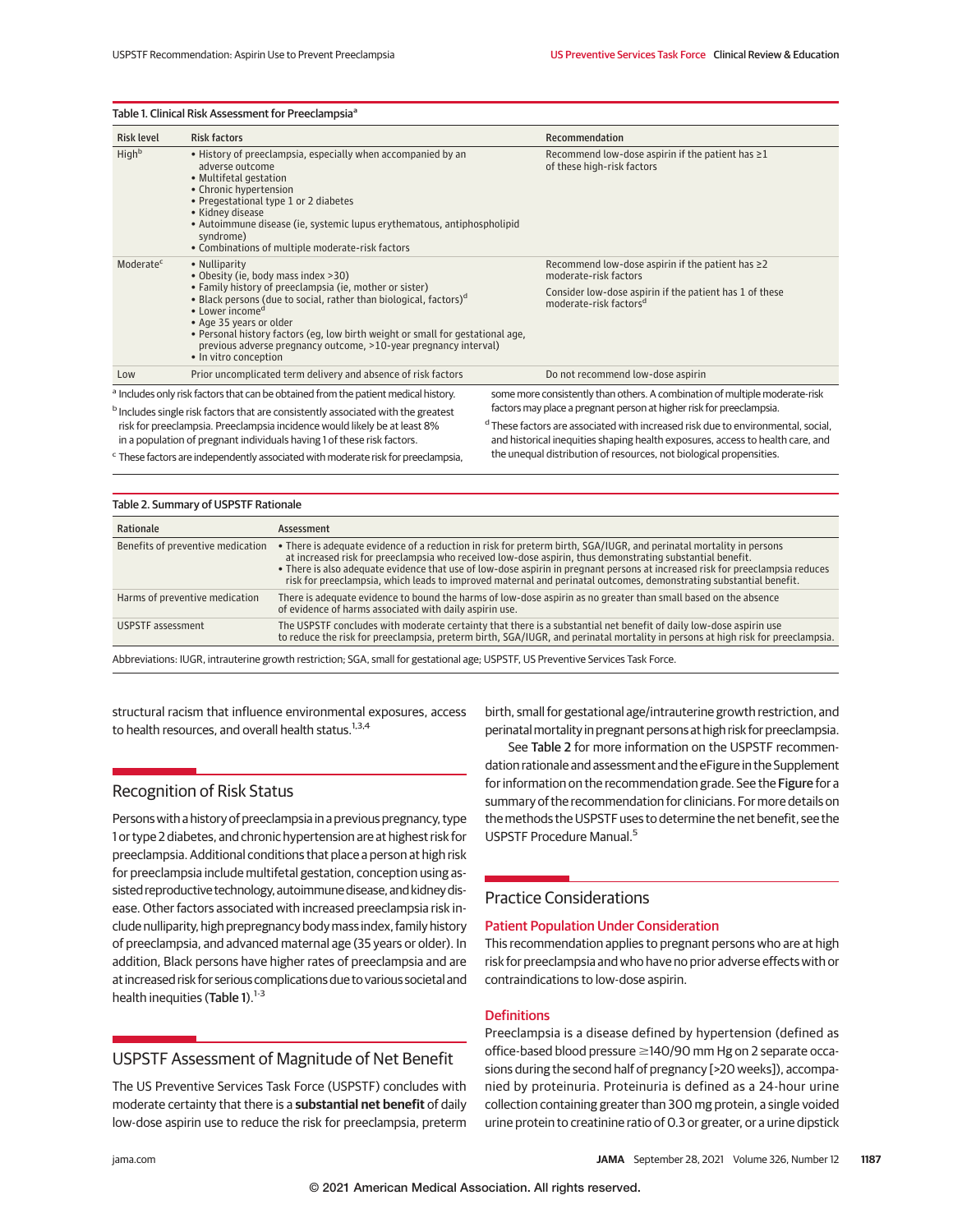| What does the USPSTF<br>recommend?                     | For pregnant persons:<br>Prescribe low-dose (81 mg/d) aspirin after 12 weeks of gestation to persons who are at high risk for preeclampsia.<br><b>Grade B</b><br>See "How to implement this recommendation?" for definition of high risk.                                                                                                                                                                                                                                                                                                                                                                                                                                                                                                                                                                                                                                                                                                                                                                                                                                                                                                                                                                                                                                                       |
|--------------------------------------------------------|-------------------------------------------------------------------------------------------------------------------------------------------------------------------------------------------------------------------------------------------------------------------------------------------------------------------------------------------------------------------------------------------------------------------------------------------------------------------------------------------------------------------------------------------------------------------------------------------------------------------------------------------------------------------------------------------------------------------------------------------------------------------------------------------------------------------------------------------------------------------------------------------------------------------------------------------------------------------------------------------------------------------------------------------------------------------------------------------------------------------------------------------------------------------------------------------------------------------------------------------------------------------------------------------------|
| To whom does this<br>recommendation apply?             | Asymptomatic pregnant persons who are at high risk for preeclampsia and have no prior adverse events with low-dose aspirin.<br>See "How to implement this recommendation?" for definition of high risk.                                                                                                                                                                                                                                                                                                                                                                                                                                                                                                                                                                                                                                                                                                                                                                                                                                                                                                                                                                                                                                                                                         |
| What's new?                                            | This recommendation is consistent with the 2014 USPSTF recommendation. It is strengthened by new evidence from<br>additional trials demonstrating reduced risks of perinatal mortality with aspirin use.                                                                                                                                                                                                                                                                                                                                                                                                                                                                                                                                                                                                                                                                                                                                                                                                                                                                                                                                                                                                                                                                                        |
| How to implement this<br>recommendation?               | 1. Assess Risk. Determine if a pregnant person is at high risk for preeclampsia when obtaining the patient medical history.<br>Pregnant persons are at high risk for preeclampsia if they have 1 or more of the following risk factors:<br>• History of preeclampsia<br>• Multifetal gestation<br>• Chronic hypertension<br>• Pregestational type 1 or 2 diabetes<br>• Kidney disease<br>• Autoimmune disease (ie, systemic lupus erythematous, antiphospholipid syndrome)<br>Combinations of multiple moderate-risk factors also may be used, such as nulliparity (having never given birth), obesity<br>(ie, BMI >30), family history of preeclampsia (ie, mother, sister), maternal age 35 years or older, personal history factors<br>(eq. low birth weight or small for gestational age, previous adverse pregnancy outcome, >10-year pregnancy interval),<br>in vitro fertilization conception, and lower income. Black persons are associated with increased risk due to environmental,<br>social, and historical inequities shaping health exposures, access to health care, and the unequal distribution of resources,<br>not biological propensities.<br>2. Prescribe. If patient is at high risk for preeclampsia, prescribe low-dose aspirin (81 mg/d) after 12 weeks of gestation. |
| How often?                                             | Once daily after 12 weeks of gestation                                                                                                                                                                                                                                                                                                                                                                                                                                                                                                                                                                                                                                                                                                                                                                                                                                                                                                                                                                                                                                                                                                                                                                                                                                                          |
| What are other<br>relevant USPSTF<br>recommendations?  | The USPSTF recommends that all women planning or capable of pregnancy take a daily supplement containing<br>0.4 to 0.8 mg (400-800 µg) of folic acid. This and other recommendations for pregnant persons are available at<br>https://www.uspreventiveservicestaskforce.org                                                                                                                                                                                                                                                                                                                                                                                                                                                                                                                                                                                                                                                                                                                                                                                                                                                                                                                                                                                                                     |
| Where to read the full<br>recommendation<br>statement? | Visit the USPSTF website (https://www.uspreventiveservicestaskforce.org) to read the full recommendation statement.<br>This includes more details on the rationale of the recommendation, including benefits and harms; supporting evidence;<br>and recommendations of others.                                                                                                                                                                                                                                                                                                                                                                                                                                                                                                                                                                                                                                                                                                                                                                                                                                                                                                                                                                                                                  |

#### Figure. Clinical Summary: Aspirin Use to Prevent Preeclampsia and Related Morbidity and Mortality

The USPSTF recognizes that clinical decisions involve more considerations than evidence alone. Clinicians should understand the evidence but individualize decision-making to the specific patient or situation.

BMI indicates body mass index; USPSTF, US Preventive Services Task Force.

reading of 2+ (used only if other quantitative methods are not available). In the absence of proteinuria, preeclampsia is diagnosed as hypertension with any of the following: thrombocytopenia, impaired liver function, kidney insufficiency, pulmonary edema, or cerebral or visual disturbances.<sup>6</sup>

### Assessment of Risk

Risk factors of preeclampsia can be categorized into those obtained by medical history, clinical examination, laboratory tests, and imaging. Most clinicians use medical history to identify pregnant persons at increased risk. Predictive models that combine risk factors to identify pregnant persons at risk for preeclampsia, such as serum biomarkers, uterine artery Doppler ultrasonography, and clinical history and measures, have been developed. However, there is limited evidence from external validation and implementation studies to demonstrate sufficient accuracy of predictive models for clinical use.<sup>1,7</sup>

Based on the risk assessment approaches used in the studies included in this review and the broader literature on clinical risk factors for preeclampsia, a pragmatic approach for identifying individuals who are candidates for aspirin prophylaxis is outlined in Table 1. This approach may help to identify a patient population with an absolute risk for preeclampsia of at least 8%, which is consistent with the lowest preeclampsia incidence observed in control groups in studies reviewed by the USPSTF.<sup>1</sup> Pregnant persons with 1 or more high-risk factors should receive low-dose aspirin. Pregnant persons with moderate-risk factors may also benefit from low-dose aspirin (Table 1). Clinicians should use clinical judgment in assessing the risk for preeclampsia and discuss the benefits and harms of low-dose aspirin use with their patients.

### Treatment or Intervention

Interventions to manage preeclampsia, such as antihypertensive medication, early delivery, and magnesium sulfate treatment can reduce complications and mortality. The definitive treatment for preeclampsia is delivery of the placenta. However, manifestations of preeclampsiamay take days or weeks to resolve, with some cases presenting in the postpartum period and requiring additional intervention.<sup>1</sup> Evidence demonstrates that aspirin use reduces the risk of preeclampsia in high-risk populations.<sup>1,8-10</sup>

### Timing and Dosage

Effective dosages of low-dose aspirin range from 60 to 150 mg/d.<sup>1</sup> Although studies did not evaluate a dosage of 81 mg/d, low-dose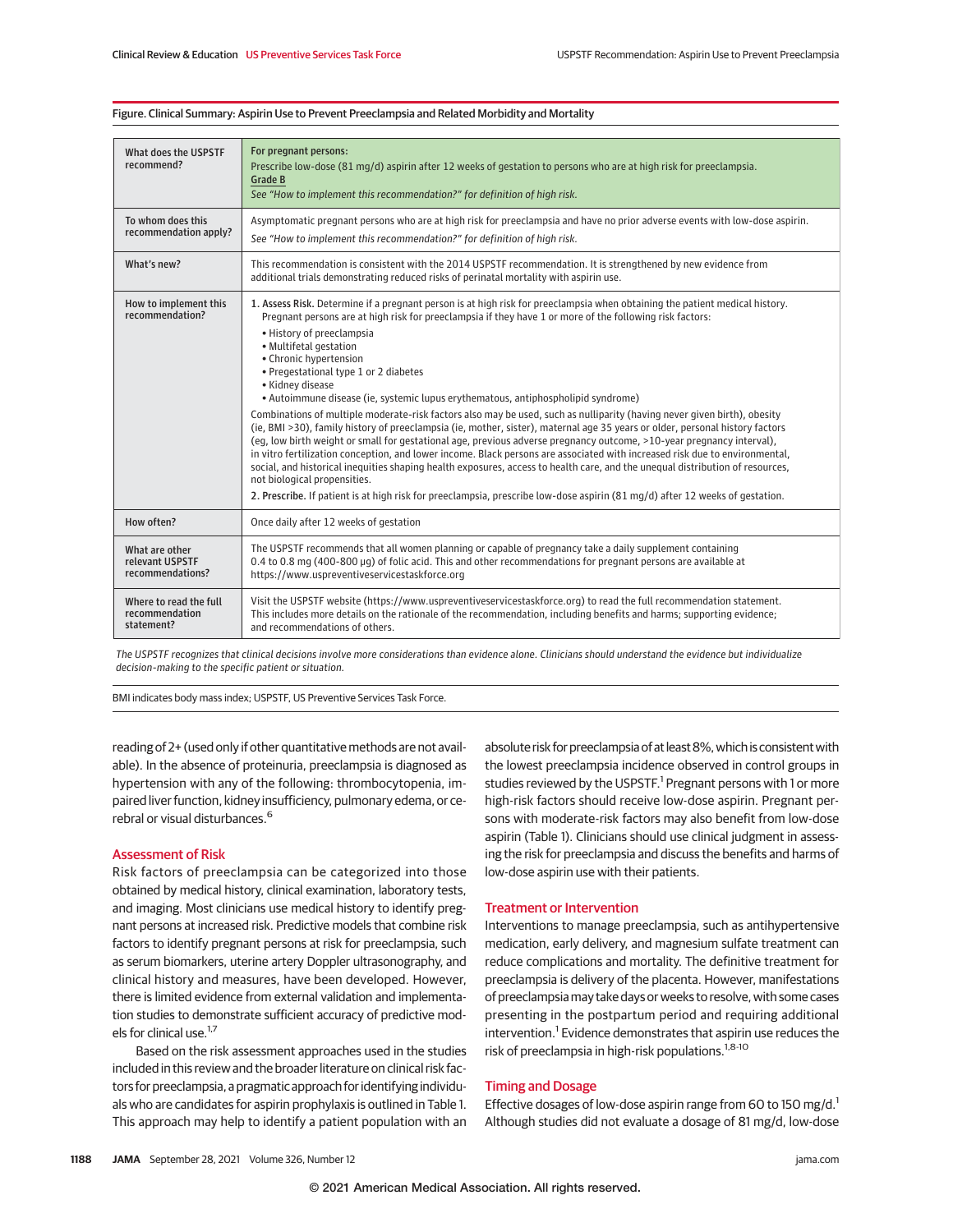aspirin is available in the US as 81-mg tablets, which is a reasonable dose for prophylaxis in pregnant persons at high risk for preeclampsia.

Low-dose aspirin use should be initiated after 12 weeks of gestation (studies most often initiated before 20 weeks of gestation).

#### Implementation

Risk factors, based on medical history, may help guide clinicians and their patients in the decision to begin aspirin use (Table 1). Pregnant persons with 1 or more high-risk factors should receive low-dose aspirin. Pregnant persons with 2 or more moderate-risk factors may also benefit from low-dose aspirin (Table 1), but the evidence is less certain for this approach. Clinicians should use clinical judgment in assessing the risk for preeclampsia and discuss the benefits and harms of low-dose aspirin use with their patients. In October 2020, the US Food and Drug Administration released a safety drug communication warning that the use of nonsteroidal anti-inflammatory drugs around 20 weeks of gestation or later may cause rare but serious kidney problems in unborn infants, resulting in low levels of amniotic fluid.<sup>11</sup> An exception to this warning is the use of an 81-mg dose of aspirin for certain pregnancy-related conditions under the direction of a health care clinician.<sup>11</sup>

## Other Related USPSTF Recommendations

The USPSTF has also issued recommendations for numerous conditions in pregnant persons, including screening for preeclampsia<sup>12</sup> and folic acid supplementation to prevent neural tube defects.<sup>13</sup> Other related USPSTF recommendations are available at https:// www.uspreventiveservicestaskforce.org/uspstf/.

# Update of Previous USPSTF Recommendation

In the 2014 recommendation, the USPSTF recommended the use of low-dose aspirin (81 mg/d) as preventive medication after 12 weeks of gestation in persons at high risk for preeclampsia (B recommendation).<sup>14</sup> The current recommendation is consistent with the 2014 recommendation. It is strengthened by new evidence from additional trials supporting reduced risks of perinatal mortality with low-dose aspirin use.

# Supporting Evidence

### Scope of Review

The USPSTF commissioned a systematic review<sup>1,15</sup> to evaluate the effectiveness of low-dose aspirin use to prevent preeclampsia. The current review included evidence on the effectiveness of lowdose aspirin in preventing preeclampsia in pregnant persons at increased risk and in decreasing adverse maternal and perinatal health outcomes, as well as assessing the maternal and fetal harms of low-dose aspirin use during pregnancy.

### Benefits of Risk Assessment and Preventive Medication

The USPSTF considered 18 randomized clinical trials (RCTs) (n = 15 908) to assess maternal and perinatal health outcomes and 16 RCTs (n = 15 767; 10 good-quality) to assess prevention of

preeclampsia.<sup>1</sup> All trials were placebo-controlled.<sup>1</sup> The 3 largest trials included 1 conducted in the US and 2 large, multinational trials coordinated from the UK. Fifteen smaller trials were conducted in various developed countries.<sup>1,8,16-18</sup>

In general, trial participants were young (mean age range, 20.4 to 33.5 years) and White individuals. Only 3 trials included majority populations of Black individuals (range, 50% to 72%).<sup>1</sup> Studies most often initiated low-dose aspirin before 20 weeks of gestation, but initiation ranged from at 11 to 32 weeks of gestation and generally continued until delivery or near term. Nulliparous and multiparous participants were combined in most trials. Aspirin dosages ranged from 50 to 150 mg/d, with most trials using 60 mg/d (6 RCTs) or 100 mg/d (8 RCTs).<sup>1</sup> Included trials of selected participants at increased risk for preeclampsia used a variety of approaches to identify the study population.<sup>1</sup> The incidence of preeclampsia in the placebo groups therefore also varied considerably, but the proportion developing preeclampsia were generally 2 to 3 times higher than the average incidence in the US.

The USPSTF found evidence of a reduction in risk for preterm birth (pooled relative risk [RR], 0.80 [95% CI, 0.67-0.95]; 13 studies;  $l^2$  = 49%) among individuals at increased risk for preeclampsia who received low-dose aspirin (n = 13 619). Pooled estimates provided evidence of a reduction in risk for small for gestational age/intrauterine growth restriction (RR, 0.82 [95% CI, 0.68- 0.99]; 16 studies;  $l^2$  = 41.0%) in individuals at increased risk for preeclampsia (n = 14 385). There was also a reduction in perinatal mortality (pooled RR, 0.79 [95% CI, 0.66-0.96]; 11 studies;  $I^2$  = 0%) in individuals at increased risk for preeclampsia  $(n = 13 860)$ .<sup>1</sup> The USPSTF found evidence of a reduction in risk for preeclampsia (pooled RR, 0.85 [95% CI, 0.75-0.95]; 16 studies;  $I^2 = O\%$ ) with low-dose aspirin use in individuals at increased risk (n = 14 093). Maternal complications of preeclampsia (eg, eclampsia or death) rarely occurred in studies and could not be evaluated.

Stratified comparisons did not show consistent evidence for effect differences related to intervention or population characteristics such as the timing of aspirin initiation (<16 weeks of gestation), the dosage of aspirin used, or participant characteristics.<sup>1</sup>

#### Harms of Risk Assessment and Preventive Medication

The USPSTF considered 21 RCTs (n = 26 757; 14 good-quality, 7 fairquality) to assess maternal, perinatal, and developmental harms. Studies of average-risk pregnant individuals (5 trials) were included with trials of participants at increased risk (16 trials).<sup>1</sup> All trials were placebo-controlled, except 1 study in which participants in the control group received usual care with no placebo. Harms consistently reported across studies were placental abruption, postpartum hemorrhage, and fetal intracranial bleeding.<sup>1</sup>

Trials did not demonstrate evidence of harms from daily lowdose aspirin use during pregnancy. Bleeding harms were uncommon. Pooled results were not statistically significant for placental abruption (pooled RR, 1.15 [95% CI, 0.76-1.72]; *I 2* = 25%; 10 trials; n = 24 970), postpartum hemorrhage (pooled RR, 1.03 [95% CI, 0.94-1.12];  $l^2$  = 0%; 9 trials; n = 23 133), or fetal intracranial bleeding (pooled RR, 0.90 [95% CI, 0.51-1.57]; *I 2* = 19%; 6 trials;  $n = 23719$ .

The USPSTF found limited evidence on long-term child developmental outcomes in offspring from in utero exposure to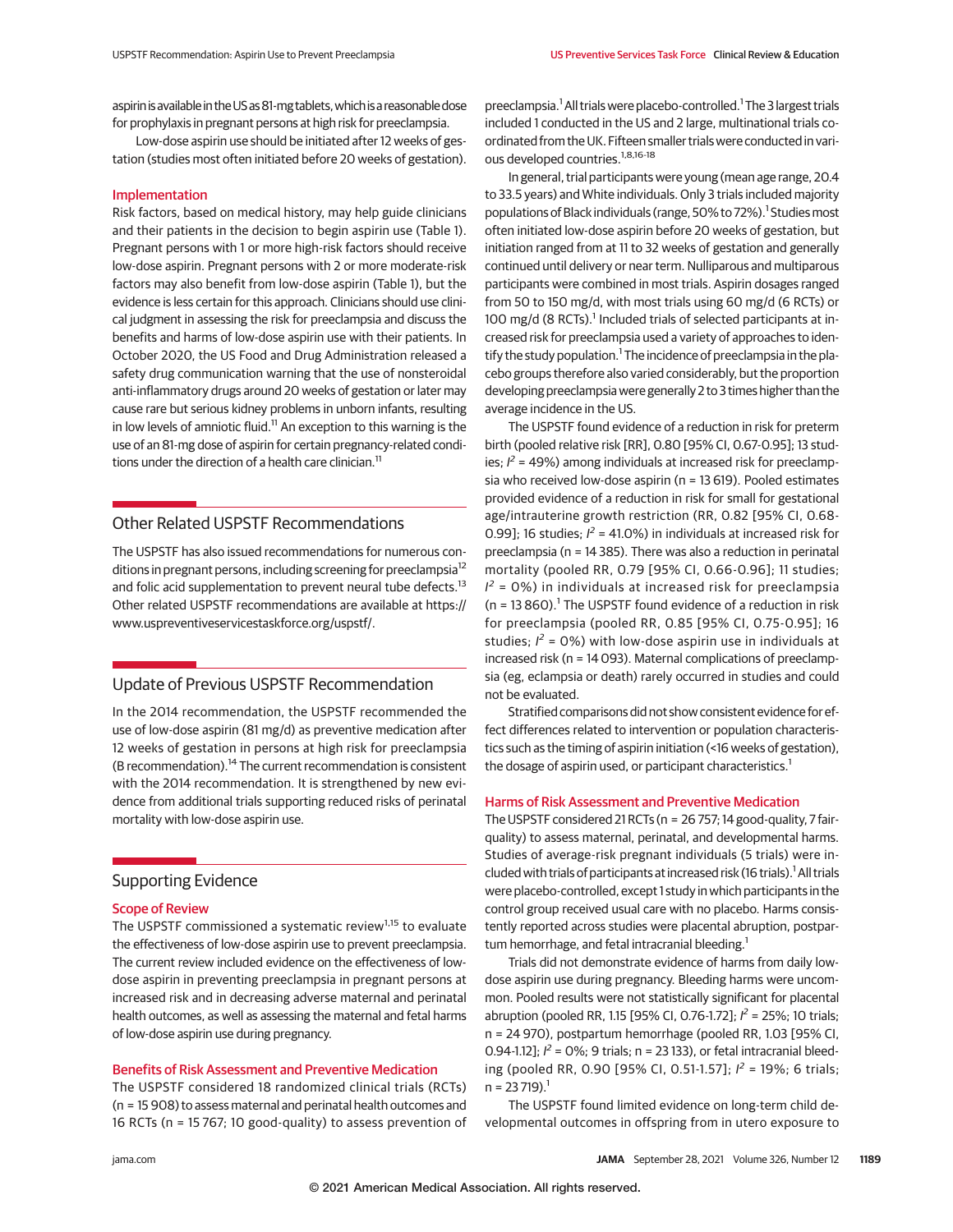low-dose aspirin. Follow-up data from the largest trial, the Collaborative Low-dose Aspirin Study in Pregnancy (CLASP), reported no differences in physical or developmental outcomes (eg, gross motor development, height, weight, or hospital visits) in infants at age 12 and 18 months.<sup>13</sup> No differences were found within a few studies reporting other rare perinatal harms (eg, congenital anomalies or malformations). $<sup>1</sup>$ </sup>

The USPSTF also did not find a difference in harms by the aspirin dosage or timing of aspirin initiation or for specific populations based on limited subgroup comparisons.<sup>1</sup>

#### How Does Evidence Fit With Biological Understanding?

Preeclampsia is a complex, multisystem inflammatory syndrome that can originate from multiple causes and is thought to evolve from changes in placental development that result in placental ischemia. Poor placental perfusion may produce inflammation and oxidative stress. Preeclampsia may also develop because of overactive inflammatory responses to normal placentation. Preexisting inflammatory conditions are also thought to trigger systemic inflammatory and oxidative stress processes. The antiinflammatory, antiangiogenesis, and antiplatelet properties of low-dose aspirin are believed to account for its preventive effect on preeclampsia.<sup>1</sup>

#### Response to Public Comment

A draft version of this recommendation statement was posted for public comment on the USPSTF website from February 23, 2021, to March 22, 2021. Comments asked for an explicit acknowledgment of the role of systemic racism in the prevalence of and mortality from preeclampsia. As a result, the USPSTF added language to the Importance section. Several comments asked for clarification of risk factors. In response, the USPSTF revised Table 1 and the Implementation section. A respondent asked about harms of aspirin; the USPSTF added language to the Implementation section. The USPSTF also added clarifying language to the Practice Considerations section.

#### Research Needs and Gaps

There are several critical evidence gaps. Studies are needed that provide more information on the following.

• Research is needed on how to improve identifying pregnant persons at increased risk for preeclampsia. Research to further develop and evaluate the effectiveness of risk assessment tools using clinical history alone or combined with clinical testing could help clinicians better identify pregnant persons who could benefit from aspirin as preventive medication.

- Further research is needed in populations that have the highest rates of preeclampsia, including Black persons. Future trials should recruit adequate numbers of persons from varying racial and ethnic populations, such as Black persons, to have sufficient power to determine the effectiveness of different aspirin dosages and timing of initiation in the populations that bear the greatest disease burden.
- Comparative effectiveness trials are needed to identify the specific aspirin protocol (eg, dosage, timing, continuation, and time of day) likely to have the greatest benefit.
- Studies are needed to more fully understand the populations most likely to benefit from aspirin prophylaxis and what risk threshold and factors should be used to identify eligible patient populations.
- Research is needed on aspirineffectiveness for all hypertensive disorders of pregnancy.
- Research is needed to improve effective and equitable implementation of clinical guidelines for aspirin use in pregnancy.

### Recommendations of Others

The American College of Obstetricians and Gynecologists and the Society for Maternal-Fetal Medicine<sup>19</sup> recommend low-dose aspirin (81 mg/d) prophylaxis for persons at high risk of preeclampsia; the regimen should be initiated between 12 and 28 weeks of gestation (optimally before 16 weeks) and continued daily until delivery.<sup>1</sup> Additionally, low-dose aspirin prophylaxis should be considered for individuals with more than 1 of several moderate-risk factors for preeclampsia. Persons at risk of preeclampsia are defined based on the presence of 1 or more high-risk factors (history of preeclampsia, multifetal gestation, kidney disease, autoimmune disease, type 1 or type 2 diabetes, and chronic hypertension) or more than 1 of several moderate-risk factors (first pregnancy, maternal age 35 years or older, a body mass index greater than 30, family history of preeclampsia, sociodemographic characteristics, and personal history factors). The World Health Organization<sup>20</sup> and the American Heart Association/American Stroke Association<sup>21</sup> also recommend lowdose aspirin use for the prevention of preeclampsia in persons at increased risk.

#### **ARTICLE INFORMATION**

**Accepted for Publication:** August 16, 2021.

**The US Preventive Services Task Force (USPSTF) members:** Karina W. Davidson, PhD, MASc; Michael J. Barry, MD; Carol M. Mangione, MD, MSPH; Michael Cabana, MD, MA, MPH; Aaron B. Caughey, MD, PhD; Esa M. Davis, MD, MPH; Katrina E. Donahue, MD, MPH; Chyke A. Doubeni, MD, MPH; Martha Kubik, PhD, RN; Li Li, MD, PhD, MPH; Gbenga Ogedegbe, MD, MPH; Lori Pbert, PhD; Michael Silverstein, MD, MPH; Melissa A. Simon, MD, MPH; James Stevermer, MD, MSPH; Chien-Wen Tseng, MD, MPH, MSEE; John B. Wong, MD.

**Affiliations of The US Preventive Services Task Force (USPSTF) members:** Feinstein Institutes for Medical Research at Northwell Health, Manhasset, New York (Davidson); Harvard Medical School, Boston, Massachusetts (Barry); University of California, Los Angeles (Mangione); Albert Einstein College of Medicine, New York, New York (Cabana); Oregon Health & Science University, Portland (Caughey); University of Pittsburgh, Pittsburgh, Pennsylvania (Davis); University of North Carolina at Chapel Hill (Donahue); Mayo Clinic, Rochester, Minnesota (Doubeni); George Mason University, Fairfax, Virginia (Kubik); University of Virginia, Charlottesville (Li); New York University, New York, New York (Ogedegbe); University of Massachusetts Medical School, Worcester (Pbert); Boston University, Boston, Massachusetts (Silverstein); Northwestern University, Chicago, Illinois (Simon); University of Missouri, Columbia (Stevermer); University of Hawaii, Honolulu (Tseng); Pacific

Health Research and Education Institute, Honolulu, Hawaii (Tseng); Tufts University School of Medicine, Boston, Massachusetts (Wong).

**Author Contributions:** Dr Davidson had full access to all of the data in the study and takes responsibility for the integrity of the data and the accuracy of the data analysis. The USPSTF members contributed equally to the recommendation statement.

**Conflict of Interest Disclosures:** Authors followed the policy regarding conflicts of interest described at https://www.uspreventiveservicestaskforce.org/ Page/Name/conflict-of-interest-disclosures. All members of the USPSTF receive travel reimbursement and an honorarium for participating in USPSTF meetings.